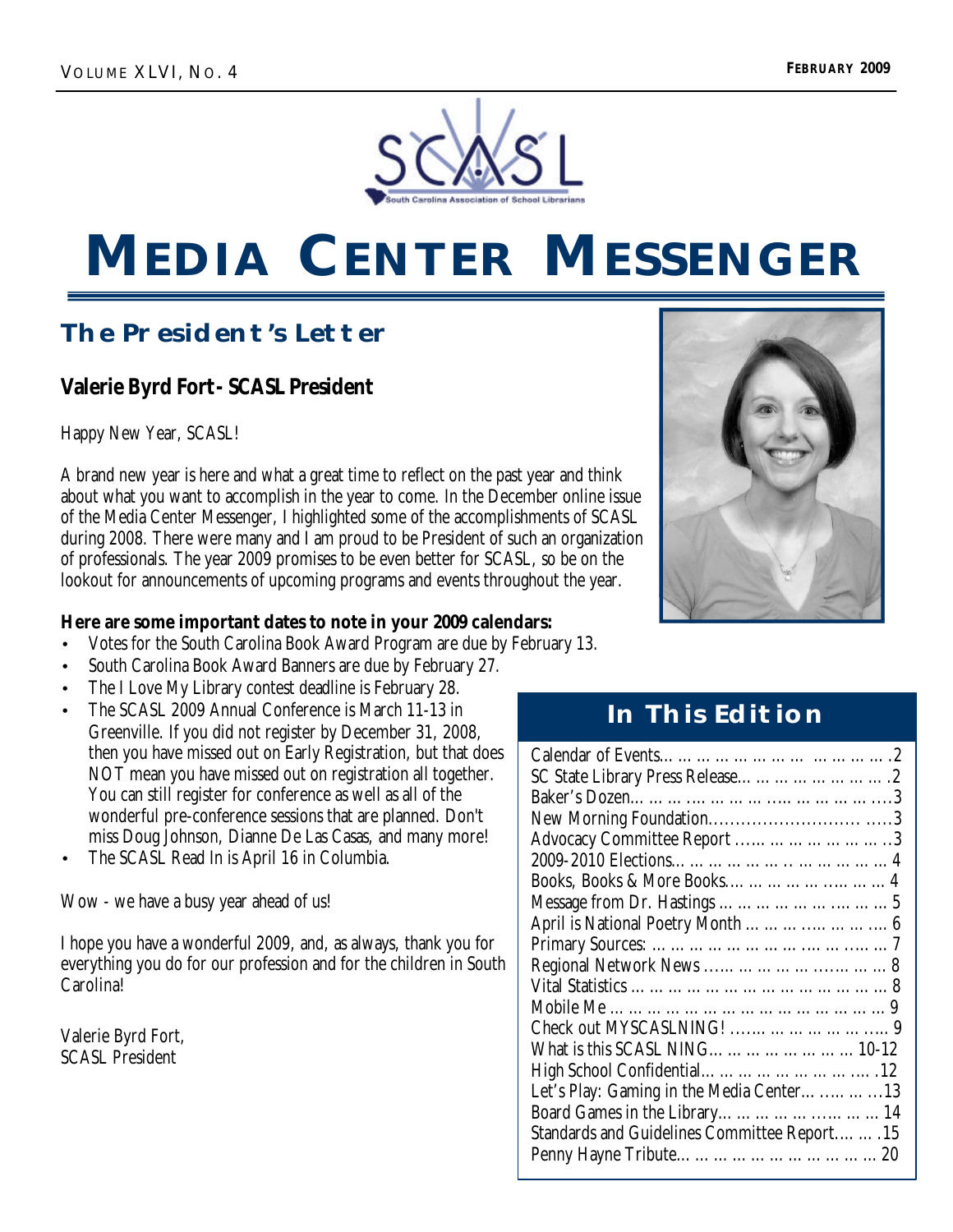## SCASL MISSION STATEMENT | **Keep In Touch**

The South Carolina Association of School Librarians advocates professional excellence, facilitates collaboration and develops leadership to ensure that school library media programs are integral to teaching and learning in every South Carolina school.

## **2008-2009 Dates**

## **February 2009**

19-21 SCIRA 2009 Annual Conference (Myrtle Beach, South Carolina)

## **March 2009**

- 9-13 Teen Tech Week
- 11-13 SCASL 2009 Annual Conference (Greenville, South Carolina)

## **April 2009**

National School Library Media Month

- 13-17 National Library Week
- 16 South Carolina Read In!
- 30 El Dia de los Ninos/El Dia de los Libros

## **May 2009**

11-12 Library Legislative Day (Washington DC)

## **November 2009**

4-8 AASL National Conference & Exhibition (Charlotte, North Carolina)

## **SCASL:**

Mailing Address: SCASL PO Box 2442 Columbia, SC 29202 Physical Address: Capitol Consultants 1122 Lady Street, Suite 1115 (NBSC Building) Columbia, SC 29201 Phone: 803.252.1087 Fax: 803.252.0589 Email: Gabrielle Barnes, *gbarnes@capconsc.com* Web Page: www.SCASL.net

## **SCASL listserv:**

To subscribe: Address: *listserv@listserv.sc.edu* Subject: Leave blank Message: Subscribe SCASL-LS yourfirstname yourlastname

## **The** *Media Center Messenger***:**

Send all suggestions, corrections, articles and ideas to Laura Jackson at *jmoggles@hughes.net.*

## *Other important addresses:*

**SC Dept. of Education:** www.sde.state.sc.us **SCLA:** www.scla.org **SC State Library:** www.statelibrary.sc.gov **ALA:** www.ala.org **AASL:** www.ala.org/aasl

## **SC STATE LIBRARY NEWS RELEASE**

SchoolRooms now features two new instructional videos to help educators and parents find useful and trustworthy resources on particular topics. The first video gives step-by-step instructions for educators to find resources within SchoolRooms that support a South Carolina academic standard. This video emphasizes US History standard 7.2, which focuses on the Harlem Renaissance and other cultural issues of the 1920s and 1930s.

The second video teaches parents how to find resources in SchoolRooms to help their child with algebra homework. The same searching methods provided in the brief instructional videos can be used to discover additional homework help, get information on family health and social issues, learn about testing in schools, and much more. SchoolRooms will be featuring new videos monthly on specific curriculum standards and other educational topics.

All SchoolRooms training videos can be viewed at the toolkit web page (www.statelibrary.sc.gov/toolkit) and are also available on YouTube and TeacherTube.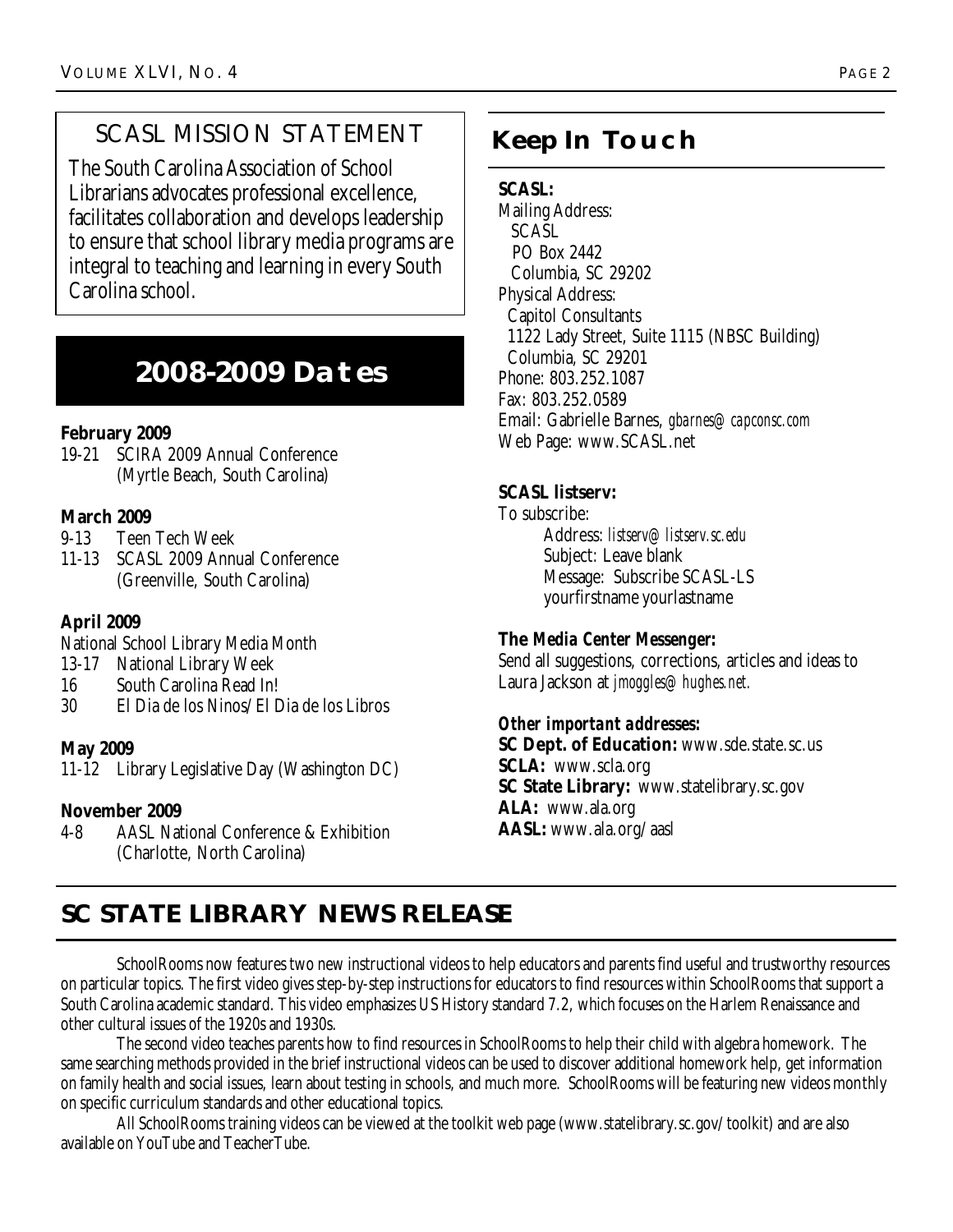## **A(ugusta) Baker's Dozen Set for April 24-25**

Kimberly Willis Holt will be the featured guest for the 23rd annual A(ugusta) Baker's Dozen: A Celebration of Stories on April 24-25 at the Richland County Public Library. Holt's first novel, *My Louisiana Sky*, was an ALA Notable

Book and an ALA Top Ten Best Book



for Young Adults. It also received a Boston Globe—Horn Book Honor Award. Her second novel, *When Zachary Beaver Came to Town*, won the 1999 National Book Award. She is also the author of *Keeper of the Night*.

A(ugusta) Baker's Dozen is sponsored by RCPL and the USC School of Library and Information Science. The two-day festival features a lecture by Holt on Friday, April 24, and Storytelling for Families, featuring regional and local storytellers, on Saturday, April 25. Both events, which are free and open to the public, will be held at the Main Library. Additionally, RCPL gathers more than 2,000 fourth graders on the grounds of the historic Robert Mills House in Columbia to hear regional and local storytellers on Friday morning.

This event honors nationally-known author and storyteller Augusta Baker and continues her legacy of inspiring others to introduce children to the magic of literature and stories. Baker, who spent most of her professional career serving as Coordinator of Children's Services at the New York Public Library, moved to Columbia in 1980 and was the storyteller-in-residence at USC until her death in 1998.

Questions? Visit *http://www.myRCPL.com/baker.htm* or call 929-3474.

## **New Morning Foundation**

Congratulations to the following Library Media Specialists for receiving grants from the New Morning Foundation. For more information, visit *http://www.newmorningfoundation.org/*

## **Ms. Susan F. Hughes, Principal**

**Ms. Particia Bynum, Library Media Specialist** J.L. Mann High School Greenville , SC 29607

**Mr. Rex Ward, Principal Mrs. Jackie A. Rapp, Library Media Specialist** Ninety Six High School Ninety Six, SC 29666

**Mr. Henry Adair, Principal Ms. Carol Goodwin, Media Specialist Ms. Robin Mitchell, Media Specialist** Westside High School Anderson , SC 29625

**Dr. Gerald Edwards, Principal Ms. Sharon Howarth, Media Center Director Ms. Sarah Quin, Media Specialist** Wilson High School Florence , SC 29506

**Dr. J. Todd Bornscheuer, Principal Mr. R. Jason Goings, Media Specialist** Silver Bluff High School

Aiken , SC 29803

## **Dr. A. Sean Alford, Principal Ms. Pamela Williams, Media Specialist**

Columbia High School Columbia , SC 29210

## **Advocacy Committee Report**

The SCASL Tips book, "What They Didn't Tell Me About in Library School!" will be unveiled at the SCASL Conference in March. Be sure to attend my concurrent session to learn more about this useful tips book from association members for association members. Cost will be ONLY \$5 per book!

Jessica Felker Advocacy Chair jfelker@lex5.k12.sc.us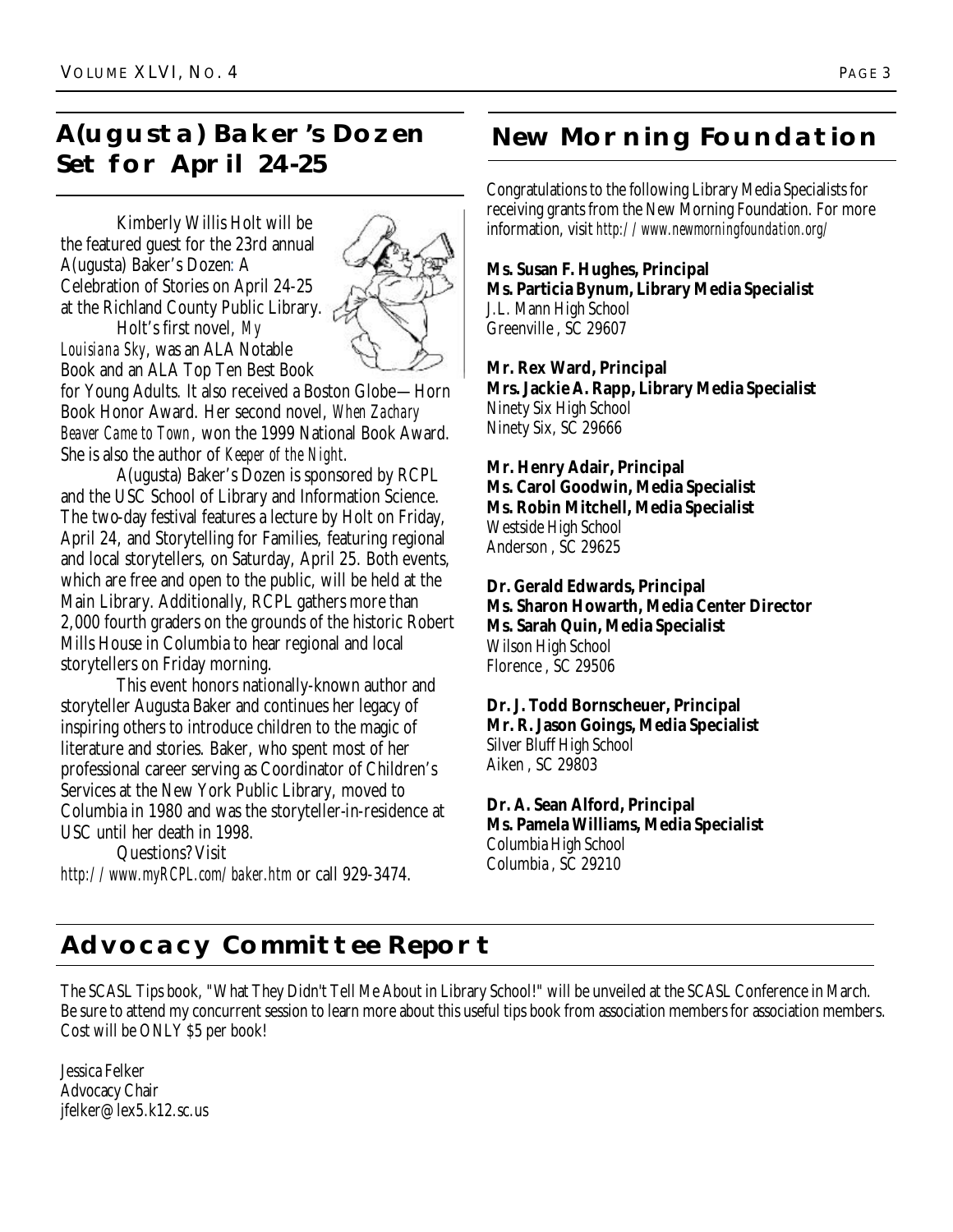## **2009-2010 SCASl Elections**

### **The Elections Committee proudly presents the following as the slate of officers nominees for 2009-2010.**

#### **Joe Myers, President-Elect**

Joe is a 20-year veteran media specialist having worked in Georgetown, Berkeley and Fairfield Counties. He has a B.S. Degree in Secondary Education (1985) and a Masters in Librarianship in 1987 from USC. He has been media specialist at



Pleasant High School, Berkeley High School and Cross High School. In 2001, he became Coordinator of Media Services and Textbooks for Berkeley County Schools. In 2007, he accepted a position at Fairfield Central High as media specialist.

Joe has presented at SCASL on collecting and using data in media centers, participated in the SCASL Leadership Institute and has served on the Constitution and By Laws committee.

#### **Lena Lee, Secretary**

Lena Lee is a library media specialist at Dreher High School in Richland One. This is her second year as a library media specialist. She currently serves as Public Awareness Chair on the SCASL Executive Board and has assisted SCASL in the past with legislative advocacy.



Lena served in the United States Army for 4 years as a Military Intelligence noncommissioned officer. She has worked for the South Carolina House of Representatives on the Education and Public Works Committee as a research assistant. She received both a BA in African American Studies in 2000 and an MLIS in 2006 from the University of South Carolina. She is married to Morgan E. Lee and has one son, Chapman.

Since the office of treasurer is a two-year term, there is no nominee for the office.

### **Elections Committee Members:**

Martha Taylor, Ida Thompson, Janet Boltjes, Frankie O'Neal, Carole McGrath

## **Books, books & more books By: KERI TODD**

*Article and photos by Keri Todd, Staff Reporter, Chronicle-Independent (Camden). Published in the West Wateree Chronicle, December 23, 2008 and reprinted with permission.* 

More than 600 Lugoff-Elgin Middle School (L-EMS) students took a trip Dec.15 from the media center in the old building across the way to the new building they will be setting foot in next semester. But they didn<sup>1</sup>t make the trip empty handed. Each student was responsible for carrying 10 to 15 books from one library to the other.

"If we packed the books into boxes and carried them over, it would be double, even triple the work," L-EMS Principal Dan Matthews said. "With each student carrying some books, there is no down time and we<sup>1</sup>ll have the entire media center moved within a day." Matthews said the books were being carried over in order and were shelved in the correct place in the new library literally minutes after the students brought them in. Plus, he said, having the students help move gives them "a great deal of stock" in the new building. "I can tell they are just as excited as we are to move in," he said. Administrators, media specialists from neighboring Lugoff-Elgin High School (L-EHS) as well as retired media specialists from the district came to help.

"This is a big, overwhelming job," L-EHS Media Specialist Susan McNair said.

"So, of course we're going to come help out." Judy Ford, a former L-EHS media specialist, was also there to help. Ford said she d moved the library to the high school when it was first built and understood the struggles. She said "moving the

library with students help was much easier because loading and unloading boxes was avoided."

Matthews gave L-EMS Media Specialist Anne Lemieux credit for the idea of "Leopards on the Move" and bringing it to life. "She's worked very hard to make this happen," Matthews said.

*Submitted to MCM by Anne Lemieux*



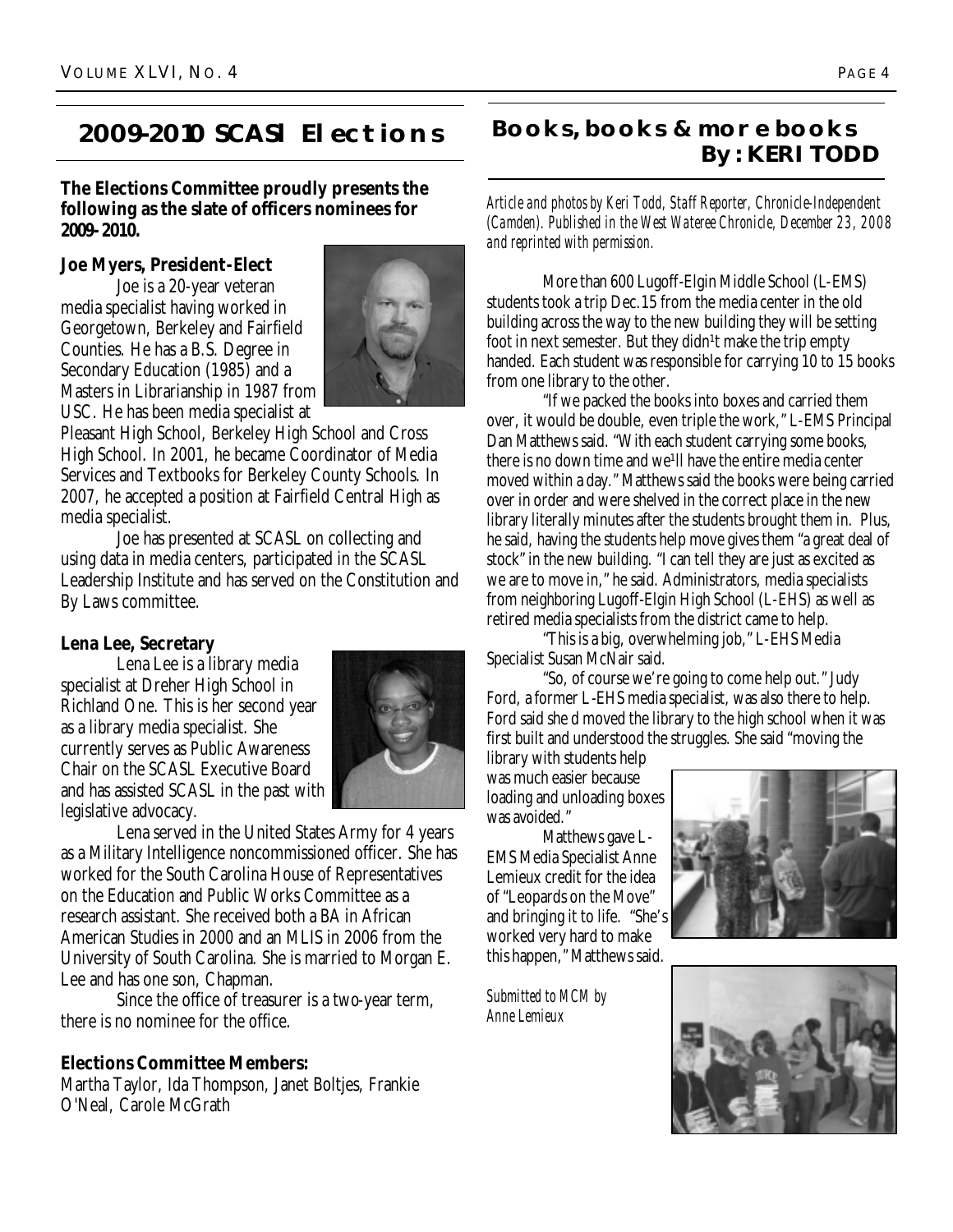## **Message From Dr. Samantha Hastings**

*Dr. Sam's article was written in mid-January, thus her references to past events in the first two paragraphs*

Hello dear Friends and Colleagues,

Hope the start of your year is as exciting as ours. It is so wonderful to have the students back on campus! Saturday we held our Columbia onsite for orientation and had a great group of wonderfully intelligent new students. We continue to have increased diversity in our enrollment, both race and gender! We have about 35 new students interested in the School Library Media Program and Certification. This is good news!

We take it very seriously that one positive relationship in education is the link between certified media librarians and student performance. As we continue to deal with declining budgets, it is even more important that we show the larger educational community that an investment in school library media specialists improves the K-12 experience for both teachers and students. Communities that treasure their schools understand this relationship.

The ALISE and mid-winter ALA conferences are in Denver mid-January. Our faculty and doctoral students have several research papers and posters presented. Our faculty also have many important roles as leaders, committee chairs, and governing council members. I will give you a full report when we return. I plan on attending the new ALISE Special Interest Group for School Library Media also. It is encouraging to see our colleagues give attention to a most important group.

We continue to prepare our presentation for the Committee on Accreditation for ALA. Employer surveys will be going out soon so please don't toss them aside. We need to hear from you. We have a strategic planning meeting on February 27 here in Davis College with both of our advisory boards so please let me know if you want to join us in the afternoon. Our external review panel will be here October 26-27 so please be sure to save the dates for us. I know the panel members will welcome meeting you. President Pastides addressed us in the Provost's meeting last week. He emphasized that we are both the University OF South Carolina and the University FOR South Carolina. I like this dual approach as it matches what our school has been doing in service for many years. We serve our profession and field as the OF part and we serve our region in the FOR part.

The budgets cuts in South Carolina are serious but our doors are open; we will continue to build quality programs and we stand ready to serve our colleagues. Most important to me, is that we continue to support the importance of libraries and media centers as the core of all things literate, good and human.

You can see the desire to learn in the faces of the children we read to on *Cocky's Reading Express* ™. Cocky and the USC students (facilitated by Ellen Shuler Hinrichs) just finished 4 days on the road, giving out over a thousand books to children who promise Cocky they will read. If Cocky missed your school, there is a great diary from Ellen and photos at



*http://www.libsci.sc.edu/ccbl/cockyreadingexpress/index.htm#2009*

Here are three things to read, discuss and/or enjoy:

- Best Careers 2009: Librarian [US News and World Report] *http://www.usnews.com/articles/business/bestcareers/2008/12/11/best-careers-2009-librarian.html*
- Survey Reveals That American High Schoolers Are Ethically Challenged The Josephson Institute, a Los Angeles-based ethics group, anonymously surveyed 29,760 students at 100 randomly selected public and private high schools nationwide and has concluded that America's youth are unconcerned about ethical standards. The survey found that 35 percent of boys and 26 percent of girls acknowledged stealing from a store within the past year. One-fifth of the students surveyed said they stole something from a friend; 23 percent said they stole something from a parent or other relative. As it relates to school, the survey found that 64 percent of students cheated on a test in the past year and 38 percent did so two or more times, up from 60 percent and 35 percent in a 2006 survey; 36 percent said they used the Internet to plagiarize an assignment, up from 33 percent in 2004.
- Donkeys boost Ethiopian literacy [BBC News] By Elizabeth Blunt BBC News, Awassa *http://news.bbc.co.uk/2/hi/africa/7777560.stm*
- In a bamboo and matting shelter on the edge of the town of Awassa, rows of tiny children are struggling with Ethiopia's fiendishly complicated Amharic alphabet...This is Ethiopia's first Donkey Mobile Library - the brainchild of an expatriate Ethiopian now living in the United States.
- His Ethiopian Books for Children and Educational Foundation (EBCEF) is also a publishing house and has produced many of the books on the shelves of the cart.

With all best wishes and a belief that all will be fine in '09!

Let me know if there is anything we can do for you. Dr. Sam ~ Director of USC-SLIS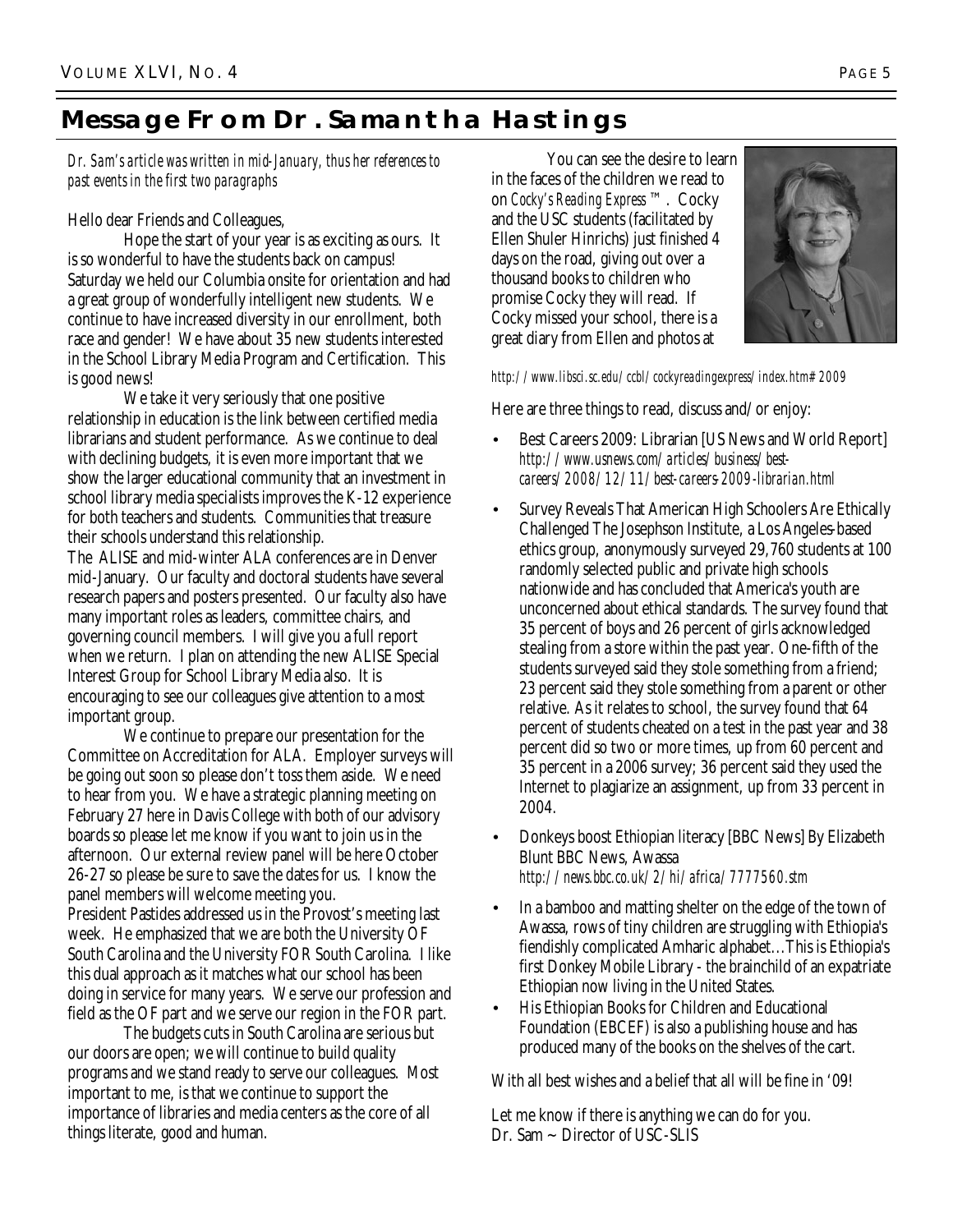## **April is National Poetry Month! By Carole McGrath**

## *Promoting Poetry During National Poetry Month and All Year Long*

Poetry is a wonderful way to promote reading. Reading poetry aloud can increase reading fluency and increase students' reading confidence (Faver, 2008). Poetry can help build vocabulary, oral communication, and writing skills (Eva-Wood, 2008). Poetry can improve meta-cognition, but poetry also reaches beyond the mind to the emotions (Eva-Wood, 2008). As you gear up for your poetry celebration here are a few ideas you might like to try.

### **Poetry Displays**

In September our English classes write acrostic poetry based on their names. In October our global studies students write poems about the Greek gods they have studied. The library uses these poems in library displays. During National Poetry Month we have a "poet tree". Using a large tree branch, we create our tree by hanging short biographies of poets with their pictures on the branches.

### **Holocaust Poetry**

In November the library hosts a poetry day in collaboration with the English classes who have finished reading night. During each period of the day classes come to the library to share poems written during the Holocaust. The library is set up as a coffee house and students enjoy coffee and butter cookies while they listen to the moving poetry of the Holocaust. We play quiet music in the background as well.

## **Poems and Food**

If you feed them, they will come. During National Poetry Month, we host a breakfast of pastries and a hotdog poetry lunch. During both of these events the cost of a breakfast pastry or a hotdog lunch is that they read a poem out loud to the group over an open mike. I provide a variety of poetry books and poems to choose from or some students will read their own.

## **Poem in Your Pocket Day**

April 30, 2009 is National Poem in Your Pocket Day. On this day I give candy to a variety of people around the school. They are instructed to ask students if they have a poem in their pocket and, if they can share a poem (orally or in writing), they are given a piece of candy. We promote the day with a bulletin board that looks like a collared shirt. It has the poem on the pocket of the shirt that says "Keep a poem in your pocket" along with a variety of poems in different styles and themes.

## **Scribblers of Dreams**

We also promote poetry through our Scribblers of Dreams club. The club solicits original poetry, art, and prose from students. Club members evaluate submissions and the selected works are

included in a hardbound book each year. The book is presented to the faculty and student body during our WHHS Spoleto night which includes the drama department and the best of my broadcast class.

### **School News Program**

Don't forget the school news program. During National Poetry Month we end our program with a poem and our students create poetry PSAs. The PSAs graphically depict the poem while the poem scrolls across the screen and is read aloud.

### **Invite Special Guest Poetry Performers.**

We have enjoyed local celebrities who have shared their favorite poems and we have also hosted formal performers like Poetry Alive. Sometimes watching performance poetry is just the encouragement students need to get them to perform poems on their own.

For more information: Acrostic poetry: http://www.readwritethink.org/ MATERIALS/ACROSTIC/

General Information http://www.knowitall.org/periscope/ display/BackIssues.cfm http://www.poets.org/index.php

Faver, S. (2008, December). Repeated Reading of Poetry Can Enhance Reading Fluency. Reading Teacher, 62(4), 350-352. Retrieved January 14, 2009, from MasterFILE Premier database.

Eva-Wood, A. (2008, April). Does feeling come first? How poetry can help readers broaden their understanding of metacognition. Journal of Adolescent & Adult Literacy, 51(7), 564-576. Retrieved January 14, 2009, doi:10.1598/ JAAL.51.7.4

Mandel, S. (2005, April). The Key is Poetry. Teaching Pre K-8, 35(7), 80-81. Retrieved January 14, 2009, from MasterFILE Premier database.

Carole McGrath, Wade Hampton High School, cmcgrath@hampton1.k12.sc.us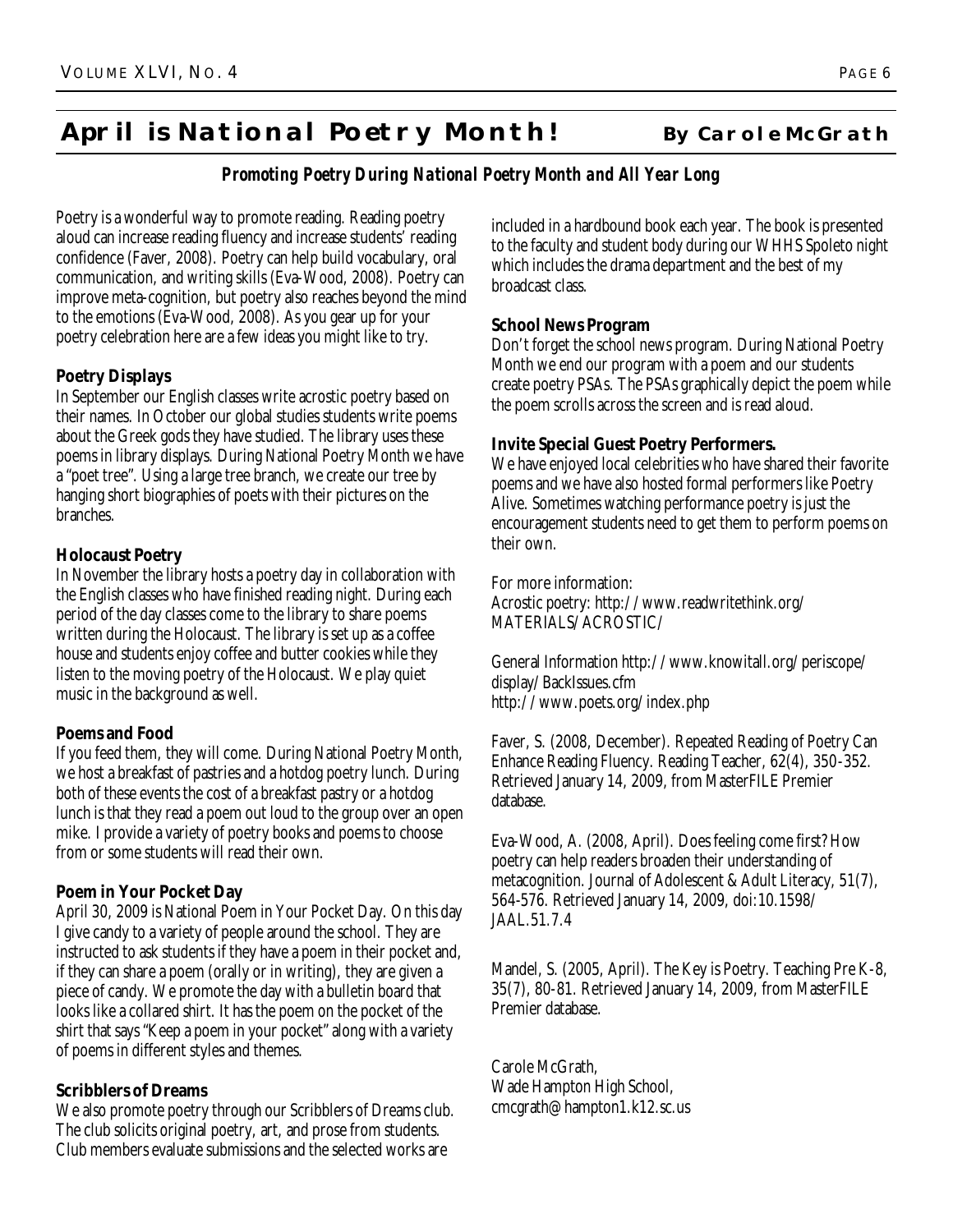## **Primary Sources: MLK, Civil Rights Photos and Visual Literacy by Frank Baker**

Monday January 19th was the national holiday honoring the memory and work of Dr. Martin Luther King Jr. When we think about Dr. King, and the Civil Rights movement, what images come to mind? Do you, or your students, recall the hundreds of thousands of people on the Washington Mall listening to the "I Have A Dream" speech, Rosa Parks sitting on a bus, or the various marches in support of civil rights, or the violent confrontations that took place then?

Images, we now know, have a powerful way of helping us interpret and understand events. But images, like photographs, are only brief snapshots in time and may not always tell the full story. Visual literacy, the ability to "read" photographs, has become increasingly important in education. Visual literacy, which has been relegated to the arts classroom, has expanded now into the English Language Arts curriculum. Words like "viewing" and "representing" have made their way into many states' teaching standards. So it is also important to teach students how to become critical viewers of photographic images.

## **Photos As Primary Sources: Teaching Visual & Media Literacy Through Social Studies**

In the Pulitzer Prize winning book "The Race Beat-The Press, the Civil Rights Struggle, and the Awakening of a Nation," the authors describe the events of the Civil Rights movement through the eyes of the Southern newspapers, broadcasters, reporters and photographers. One of those photographers was LIFE Magazine's Charles Moore. In the book, we learn the story behind one of his most famous pictures: an African-American man (below) who stood firmly against the Birmingham, Alabama firefighter's water hoses. Moore watches as the water sprays the man's hat off, but the man retrieves it, and stands stoically and unflinching. Moore moved closer to the man, taking pictures of the scenes, getting so close, he said, that he wanted his photos to "feel wet."

*Source: page 97 of "Powerful Days: The Civil Rights Photography of Charles Moore" (Workman Publishing, 1991 by Stewart, Taboci & Chang, NY )*

*Text accompanying photos says "When the water stops, he glares at the firemen, his face a mixture of anger and bewilderment."*

## **Getting Students To Look Deeply & Critically At photographs**

Most of our students have never been taught, perhaps outside an art classroom, how to read a photographic image. Yet photographers use their cameras, and various other techniques, to tell a story…create an impression…hopefully to make the viewer feel something. Students can



begin to appreciate photographs by first analyzing them, and later, using cameras, taking their own photographs. Teachers might even start with the photographs in their own textbooks. Notice also which historical images your local newspaper, news magazine, or news website, might use to commemorate MLK Day.

### **Emphasizing Those Critical Thinking (and viewing) Questions**

Too often, our students don't question what they read, see, or hear. (A digitally altered image becomes a viral hit on the web because students believe it to be real.) So, critical thinking about media messages (media literacy) is an increasingly important and lifelong skill in the 21st century. Have your students consider these questions:

 1. Who created the image and why? (If you can't find the name of the photographer or his/her contact info, then you should be suspicious.)

 2. Where did you first see the image and why might it have been placed there? (Is the website a credible source?)

 3. If the photograph has a caption, is it accurate, is something omitted?

4. What impact does the photo have on you?

 5. Are there other details, in the background for example, that might help you better understand what is happening?

Further references and resources are available at my website: www.frankwbaker.com/mlk\_vislit.htm

Frank W. Baker Copyright 2008 Media Literacy Clearinghouse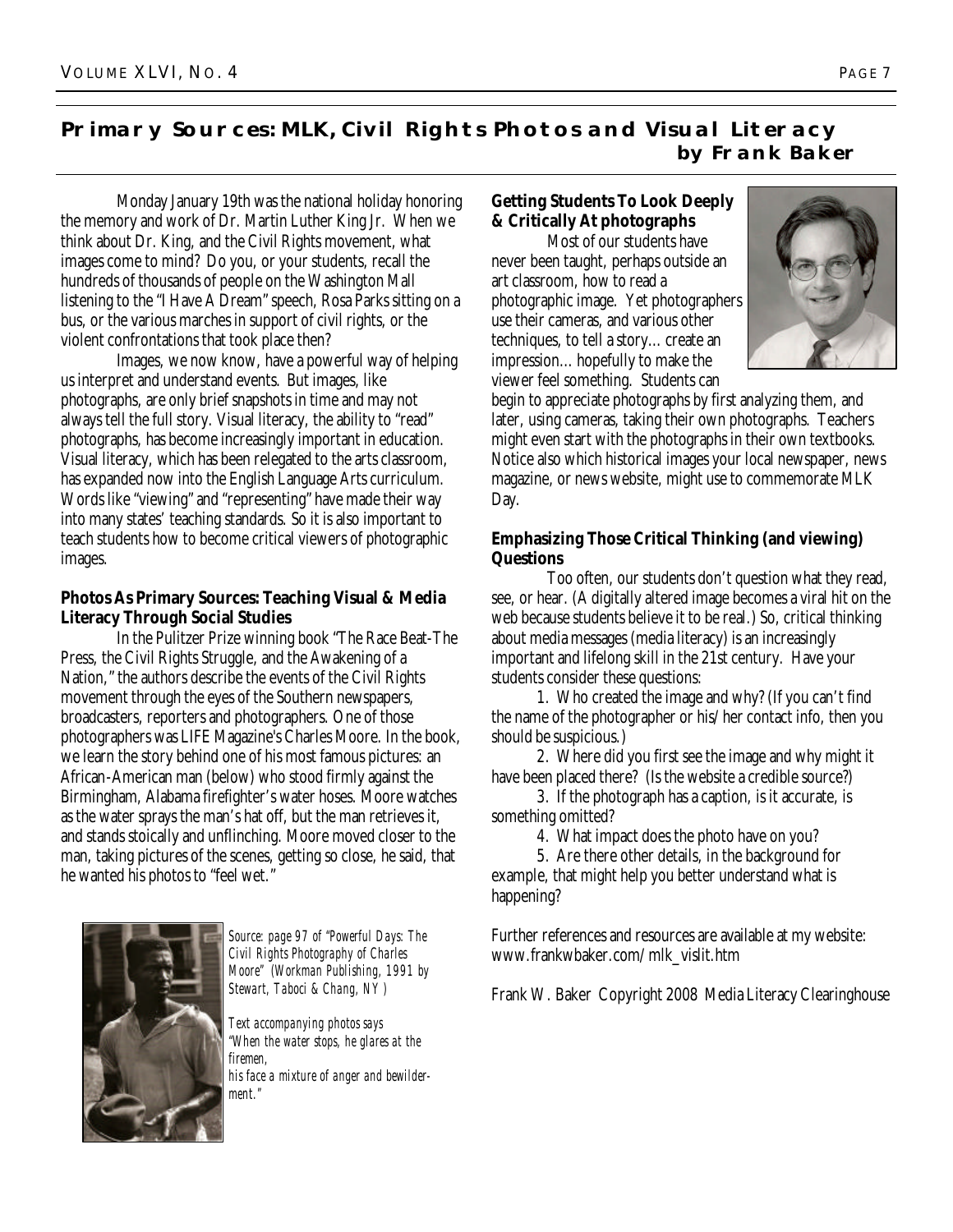## **SCASL Regional Network News** Frankie O'Neal, Director

### **Region 4A.**

**Fairfield**. **Marianela Ortuno** is the new media specialist at Fairfield Magnet School for Math and Science.

## **Region 5A.**

**Aiken County.** Cocky's Reading Express came to J. D. Lever Elementary School in January. College students and Cocky himself read to kindergarten students, and at the end of the program, each student received a book to keep. **Mary Ann Hinso**n, library media specialist, arranged the visit.

## **Region 6.**

**Sumter District 2. Jennifer Wolfe** is the new media specialist at Lakewood High School. **Kershaw County. Betsy Long**, media specialist at Doby's Mill Elementary and SCASL's 2007-2008 Media Specialist of the Year, earned her National Board certification.

## **Region 7.**

**Florence District 1.** Sneed Middle School has received a grant from The National Endowment for the Humanities. "Picturing America" is an initiative that brings masterpieces of American art into classrooms and libraries. The collection of art reproductions is now framed and displayed in the media center at Sneed.Teachers may also check out the pictures to support classroom instruction. **Susie Jackson** is the LMS. Wilson High School received a \$500 grant from the New Morning Foundation, a nonprofit organization focusing on preventing teen pregnancies, to update their collection of instructional materials on reproductive health. The materials purchased include DVDs, books, and guides for students and teachers. Media specialist **Sarah Quinn** applied for the grant. Moore Intermediate School and media specialist **Susan Lane** hosted author **Emily Smith Pearce** in November. Mrs. Pearce, Florence native and daughter of former SCASL president **Betty Anne Smith**, discussed her first book, *Isabel and the Miracle Baby.* **Florence District 3.** J. Paul Truluck Middle School participated in a Townsend Press program. The requirements were to order a copy of *The Bully* for every student. Then they were to read the first chapter aloud to all students. This was done during the lunch hour, and pictures were taken with a camera provided by Townsend Press. For doing this, each student was to receive a boxed set of the other eight books in the Bluford series. There was great excitement because these were the books everyone wanted to read! Everyone participated and took turns reading. Pictures were taken by media specialist, **Gayla Williams**. An account of the event with pictures was sent to Townsend Press. **Chesterfield.** Saturday Library is held at Edwards Elementary with media

specialist **Shari Caskey** and at Pageland Elementary with media specialist **LaSandra Grimsley**. Once a month families get to check out books, take AR tests, participate in fun activities, and use the computer lab to link to online games and activities which are centered around a monthly theme. Breakfast is provided by two local grocery stores. In November, Pageland Elementary had a Family Reading Night. Teachers developed activities to show parents how to help their child with reading comprehension at home. The Scholastic Book Fair took place at the same time. In January and February, Pageland Elementary School is participating in an Orphan Train Project. Letters have been sent to the community, organizations, and churches, as well as articles in the local newspapers to ask for "orphaned" books (books that have been gently used and may be used for our students). The art teacher has painted a large orphan train to go on one of the hall walls. Tables are set up with black tablecloths and the orphan books are placed there. Students may use their "orphan tickets" to adopt a book for their very own.

### **Region 10.**

**Beaufort. Dr. Laura Richardson**, media specialist at Beaufort Middle School, wrote and received a Northern Beaufort County Public Education Foundation grant for \$500.00. The grant was for funds to start the "Junior Leadership Beaufort Three Century Project Web Museum", working in collaboration with **Gayle Carroll**, a Humanities teacher on staff at BMS. **Elizabeth Elston** is the new second media specialist at Battery Creek High. **Mary Hope Roseneau**, media specialist at Ladys Island Middle School, will have **Amanda Brewer**, librarian from Beaufort County Public Library, come to show students who got MP3 players for Christmas how to download free audiobooks from NetLibrary.

## **VITAL STATISTICS & Kudos**

### **Vital Statistics**

Congratulations to **Mikki Blankenship**, media specialist at Pine Tree Hill Elementary, on the birth of a baby girl. Maggie Beth Blankenship was born on November 20th.

## **KUDOS!**

**Meng Sheridan**, library media specialist at Whitehall Elementary School in Anderson District 5, was chosen Teacher of the Year.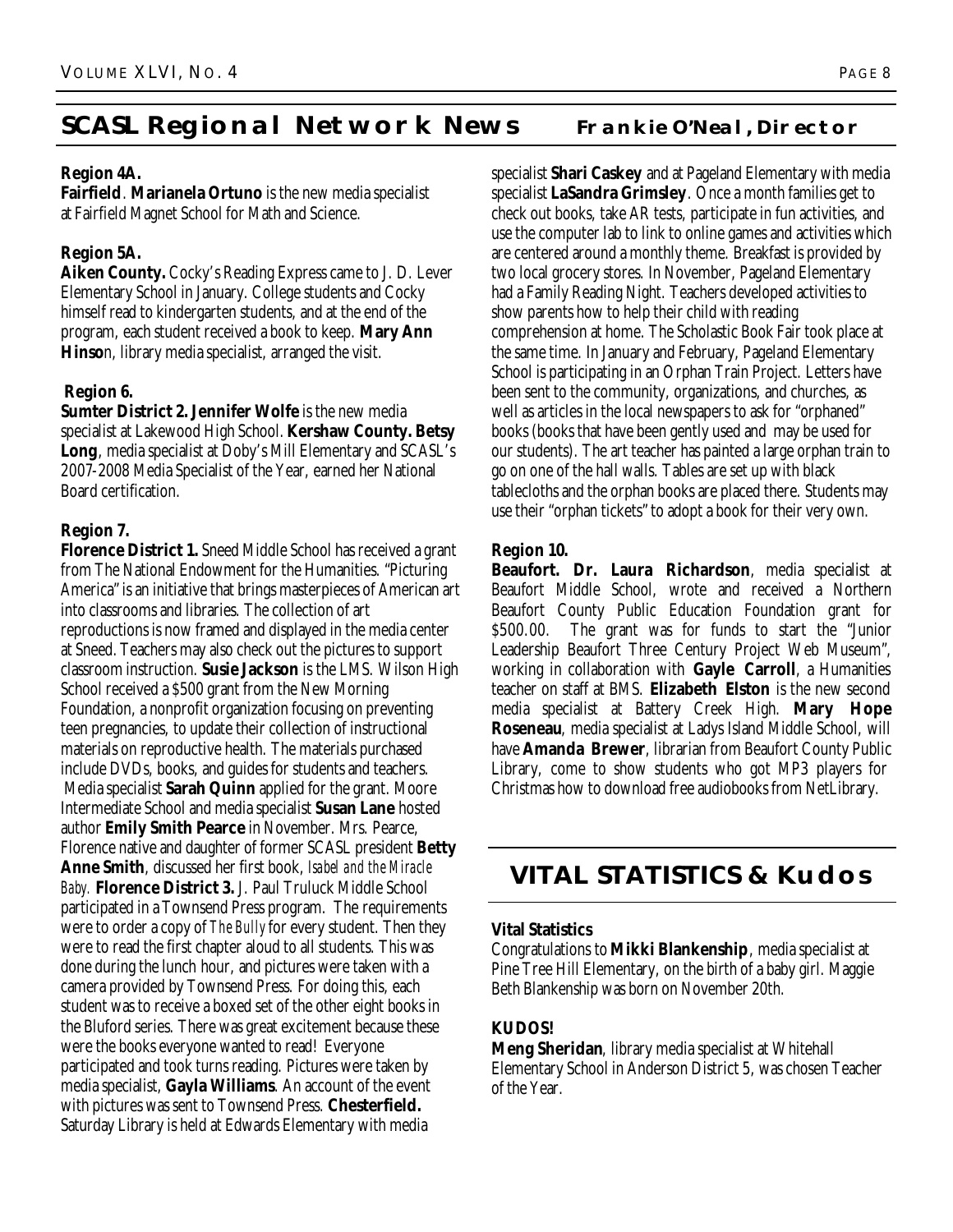I read today in Mary Woodard's Blog *The Top Shelf* about the Dallas Public Library operating a branch in a local mall. Fantastic idea!! All I could think is how this could be modified for the school library. I know my circulation stats are not what I want them to be, despite investing a large sum of money last spring in new books to replace the weeded books (from my year long weed project last year.) It is disappointing to see fewer and fewer classes as a whole come to the library to check out books, especially considering the improved collection this year.

#### **Kids Prefer Electronic Research**

I don't fault my teachers, and don't get me wrong, I have classes coming regularly for research and such. But the vast majority are coming with every intention of using electronic resources. I work hard to ensure my students understand Web evaluation, and that we have databases and state e-resources to meet their needs. I try song and dance to get them to look at the new print resources around the library while they are here, but I am only one person (who doesn't necessarily sing or dance well.) The reality is fewer classes are coming for all different reasons (not enough class time, pressure to cover standards-based class content.), and I suspect some only come because none of our three computer labs are available. Sigh.

#### **Let's Mobilize**

So, as I read Mary's post I realized perhaps this could be modified to meet my needs. Perhaps I could set up a "mobile" school library of sorts that could be set up in the cafeteria during lunches and in the gym in the morning where kids wait for school to begin. Don't get me wrong, students may visit the library during both these times, but perhaps having it "in their faces" would remind them of this fact.

#### **Meet Them Where They Are At**

I wonder if I could fashion a cart to have popular titles, magazines, audiobooks, and assorted other literacy materials available for check out. I wonder if I could set up some of our older laptops for checkout as well for students who want or need to work on projects. Too bad my school does not offer wifi. But surely this could increase my stats some….Maybe the "pimped" up cart could also be equipped with comfortable folding chairs…

It's an interesting thought, that's for sure, and maybe one I will explore with a grant. Thanks for the post Mary. *Notes: Mary Woodward is the Director of Library Services for a school district of approximately 35,000 K-12.students.* 

Cathy Nelson Conway Middle School - Horry county Schools cnelson@horrycountyschools.net

## **Check out MYSCASLNING! By Julie Putnam**

Thank you to everyone who took the "Name that Ning" survey! We had 128 people participate, and the winning name, by over 50%, my "myscasl"! So, our ning address is *http://myscasl.ning.com.* Please take a moment to visit the site, join the group, and dive in!

If you're not quite sure what to do, Cathy Nelson will be presenting a webinar soon all about nings.

If this site it blocked by your district, I'm sorry! Hopefully you can access this from home, and we'll continue to brainstorm ways to encourage our districts around the state to allow some of these terrific instructional Web 2.0 sites. (Sounds like a great topic to discuss on the ning!) Thanks again for everyone who participated!!

On behalf of the SCASL Technology Committee Julie Putnam julie.putnam@kcsdschools.net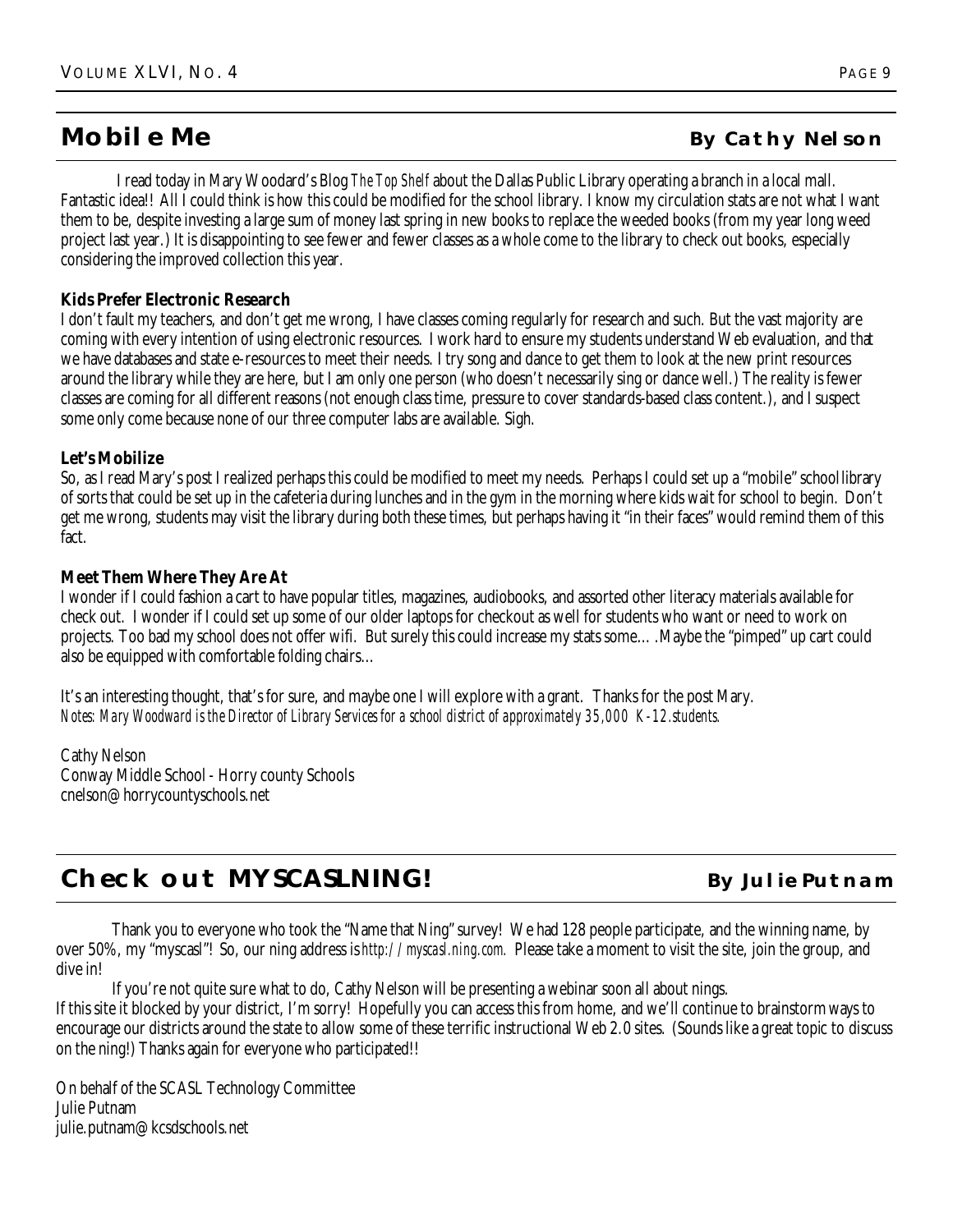## **What is this SCASL Ning?** By: Cathy Nelson

Through a disjointed discussion on the SCASL listserv, the SCASL Ning was born (http://myscasl.ning.com/). That is the trouble with many of the valuable conversations that take place on the SCASL listserv—they become broken and difficult to track back to the original post. Often times the conversation becomes convoluted, and at times even manifests itself into a totally different topic. Let's not even talk about searching for archived posts! In a Ning environment, these problems are easily addressed.

Let's compare the SCASL Listserv to the SCASL Ning on the chart on the next page.

These are the only aspects of the SCASL listserv and the SCASL Ning that can be adequately compared. If users lack understanding of using an RSS reader, then little value will be seen in the management of the SCASL Ning through a reader.

The SCASL Ning offers more perks not available through the listserv. Consider the website a parking lot for all types of content. For example, at this time the SCASL Ning offers members their own **personal space** to design. Members can choose to share **pictures**, **videos**, **blogs**, and even a **chat page**. The chat page feature has seen little activity at this point, but the hope is that it will be a great parking lot for sharing what is happening at the conference in March as members attend different sessions. Then those members who were unable to attend (and whose schools do not block chat) will be able to follow along in this chat room virtually. If chat is blocked at a member's school, he/she will be able to view the information shared from home. For those LMS's who have not as yet explored the social networks so popular with students, this will be the perfect opportunity to see what the intrigue and enjoyment is all about. A ning very much mimics a social networking site.

The SCASL Informational Technology Committee is planning a webinar on using the SCASL Ning effectively in January some time. Hopefully many will attend, but if not, the goal here is to help South Carolina school librarians get acclimated to our new SCASL Ning. If using the Ning is not something you are comfortable with, don't worry. There are no plans at this time to end the SCASL Listserv. Some predict the list will become a place for announcements rather than discussions, but that remains to be seen. It is up the users of both to determine what lies ahead for each space/tool. Using the SCASL Ning may move members beyond just a mailing list. It has the potential to allow members to get to know each other, build groups around specific interests, and provide a platform to connect and collaborate.

| <b>SCASL List</b>                                                                                                                                                                                                                                                                                                                                                                                                                                                                                                                                                                                                                                                                                                                                                                                                                                                                                                                                                                                                                                                                                                                                                                           | <b>SCASL Ning</b>                                                                                                                                                                                                                                                                                                                                                                                                                                                                                                                                                                                                                                                                                                                                                                                                                                                                                                                                                                                                                                                                                                                                                                                                                                                                                                                               |  |
|---------------------------------------------------------------------------------------------------------------------------------------------------------------------------------------------------------------------------------------------------------------------------------------------------------------------------------------------------------------------------------------------------------------------------------------------------------------------------------------------------------------------------------------------------------------------------------------------------------------------------------------------------------------------------------------------------------------------------------------------------------------------------------------------------------------------------------------------------------------------------------------------------------------------------------------------------------------------------------------------------------------------------------------------------------------------------------------------------------------------------------------------------------------------------------------------|-------------------------------------------------------------------------------------------------------------------------------------------------------------------------------------------------------------------------------------------------------------------------------------------------------------------------------------------------------------------------------------------------------------------------------------------------------------------------------------------------------------------------------------------------------------------------------------------------------------------------------------------------------------------------------------------------------------------------------------------------------------------------------------------------------------------------------------------------------------------------------------------------------------------------------------------------------------------------------------------------------------------------------------------------------------------------------------------------------------------------------------------------------------------------------------------------------------------------------------------------------------------------------------------------------------------------------------------------|--|
| <b>Membership</b>                                                                                                                                                                                                                                                                                                                                                                                                                                                                                                                                                                                                                                                                                                                                                                                                                                                                                                                                                                                                                                                                                                                                                                           |                                                                                                                                                                                                                                                                                                                                                                                                                                                                                                                                                                                                                                                                                                                                                                                                                                                                                                                                                                                                                                                                                                                                                                                                                                                                                                                                                 |  |
| <b>Membership</b> as of publication is not easily identified. There is<br>a list command to allow one to "see" who is considered a<br>member of the list, but many members do not remember the<br>command. Actually in the first one or two messages listserv<br>members get, the commands are nicely outlined. Most<br>members archive this email, never to look at it again.<br>Membership numbers are unknown essentially unless one pays<br>attention to the email response that tells them a post was<br>successfully distributed. At last count, there were 730 email<br>accounts receiving posts from the SCASL list. That is because<br>when one posts, an email like this is sent to the originator of the<br>email: (note this is copied from one of the author's own posts):<br>Your message dated Sat, 03 Jan 2009 01:40:43 $+0000$ with<br>subject "Policy statements, what we share" has been successfully<br>distributed to the SCASL-LS list (730 recipients).<br>Who are the 730 recipients? Unless one uses the list command<br>to find out the membership, the information will remain<br>unknown. At this time there is no requirement to be a SCASL<br>member to join. | Membership is easily identified by clicking on the "Members"<br>tab from the main page. Each <b>member</b> who joins the Ning can<br>provide as little or as much information about themselves to the<br>group, providing other members the opportunity to get to<br>know them if they wish. One can choose the name by which<br>they are known (avatar name, first name only, pseudo-name, or<br>real name). Members can include a picture or graphic to be<br>associated with themselves that can become a highly<br>recognizable image. Membership is easily counted. Current<br>membership as of the writing of this article is 225, with each<br>one searchable. Some members have fully fleshed out profiles,<br>adding text boxes and a color photo to establish a name/face<br>association as well as details about who they are and why they<br>are in the SCASL Ning. Others remain anonymous, maintaining<br>the shadow-man avatar that represents no image to be associated<br>with their profile. This could be a personal preference, lack of<br>understanding of using a social networking platform, or a<br>reflection of not enough time to invest in building the personal<br>membership space. But the key here is that membership is<br>easily known. At this time there is no requirement to be a<br>SCASL member to join. |  |

As with any social network, the value will grow exponentially as more people join, so if you haven't yet explored our new ning, take the plunge! Please encourage your colleagues to join; the more, the merrier!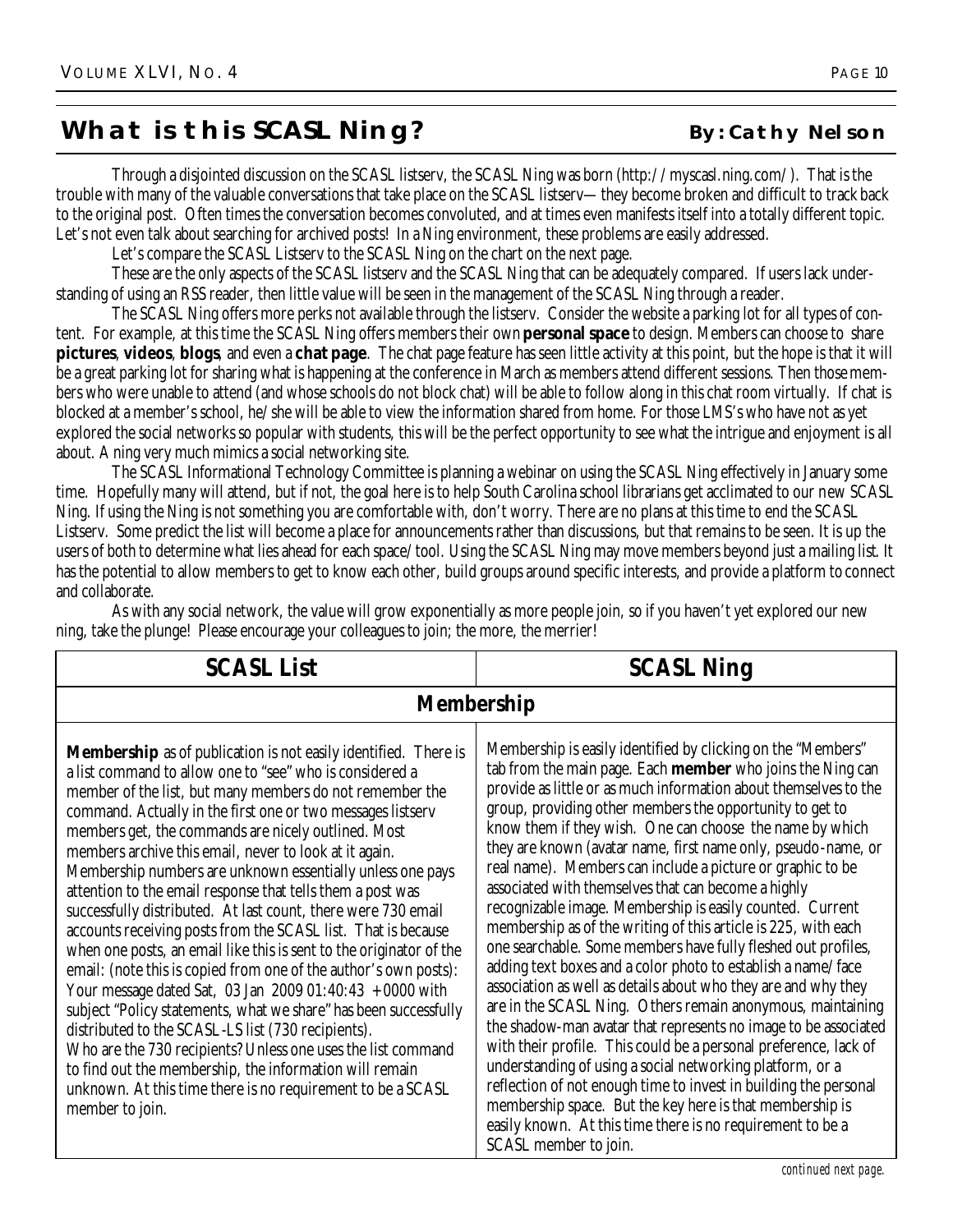## **Conversations**

Postings on the SCASL listserv appear in the order they are made. The responses may or may not be immediate. Immediate responses are easy to thread together, as long as the response is to the same post. But more often than not, there are several posts about different topics or variations of the topic, and responses become blurred. Add into that mix that the posts/responses are emailed and are mixed in with other messages in an "in-box" and then there is difficulty trying to thread together conversations. But the bonus is that a post is immediate. Also, most email systems make the reply go to the whole membership. Email in-boxes can become quickly filled with responses of varying topics. Threading the responses to the initial email can be time consuming. But popular posts generally stay threaded in a small way, simply because most immediately respond to topics that are hot

The SCASL Ning (as do most Nings) have a page for the "Forum" where "discussions" take place. Each member can use the forum the same way list members post to the list. There s a line for the subject (topic) and then a box for the discussion. One can ask a question or express an opinion in the box. The post appears at the top of the page as the most recent item in the forum, but slides down as newer discussions are added. If another member responds, it slides back up to the top of the page because it has more current information than what is beneath it. The key to note here is that responses "stay" with the initial post, instead of getting separated by newer material or responses to different discussions. This way an entire conversation can be followed without a lot of effort or searching. Bonus here is that the entire forum can be searched as well, so if a topic becomes old enough to no longer reside on the first page of the forum, a keyword search makes it easy to find.

## **Conversation Extras**

In a listserv post, one can add hyperlinks in text form but little else outside of text. Some email systems will allow graphics to be embedded, even background designs in the body of the message, but depending on what kind of email system is being used in the subscription, some of those features may be stripped away or appended as attachments instead. Most emails systems allow for attachments. Some hyperlinks make it intact as a link in a message, and some simply appear as text that must be copied and pasted. Because the list relies on email, the display and results of a post will vary in different email systems used.

In the forum feature of a ning, one can add graphics, links, use bold print, italics, underlined text, and even strikethrough text in a post. Attachments can also be uploaded. The ability to use the wysiwig (what you see is what you get) features of web content can enhance any post, and whatever the originator adds (be it links, images, etc.) most everyone will see just as they can see other webpages. The toolbox for those tools is consistent no matter what browser software one is using. The ning setting is web-based and graphical just as any website is. Even those who respond can add those elements into their response.

## **Management**

Individual management of reading the list is dependent upon time. If a list member has time to read each and every post, then management is no issue. Often times though, SCASL members subscribe to the SCASL list using their work email, and on hectic days, end up with many messages that must be ignored or read much later. If email volume is high, some listserv posts may get lost as they move off the main page viewed on the screen in the email window, especially if the member is more focused on school issues or their students and teachers than what is happening on the SCASL Listserv. Some days allow for more attention to the list than others, which is just the nature of the SC LMS job. Eventually those unread messages may get read. Some utilize a feature where their messages are sent in one bulk email digest a day. This also helps manage the volume of email messages, but every now and then hot topics that have seemingly gone viral on the listserv are missed. Many find the management of listserv mail is easier in digest format.

Individual management of the reading the SCASL Ning can be handled in several ways. Some may choose to visit the site each day and poke around to see what is new. Some may set themselves up to get an email each time the page changes in some way (though that is not much different from mass emails from the listserv, one might think.) But a ning environment offers a new way to manage its contents as well, by offering something called RSS, or a feed to which one can be subscribed. If a user has an account with an RSS reader (like Bloglines, Google Reader, or Netvibes, just to name a few) then new material from the ning will show up in the reader used. Not every RSS-ed notification will call for the user to visit the ning, like a member joining or friend-ing another member, or even a new post in the forum that does not interest them (like maybe "AR Rewards"), but at times, what appears in the RSS will pull a user over to the ning to check it out and quite possibly respond. Using an RSS reader is just one way to manage keeping up with changes in the ning.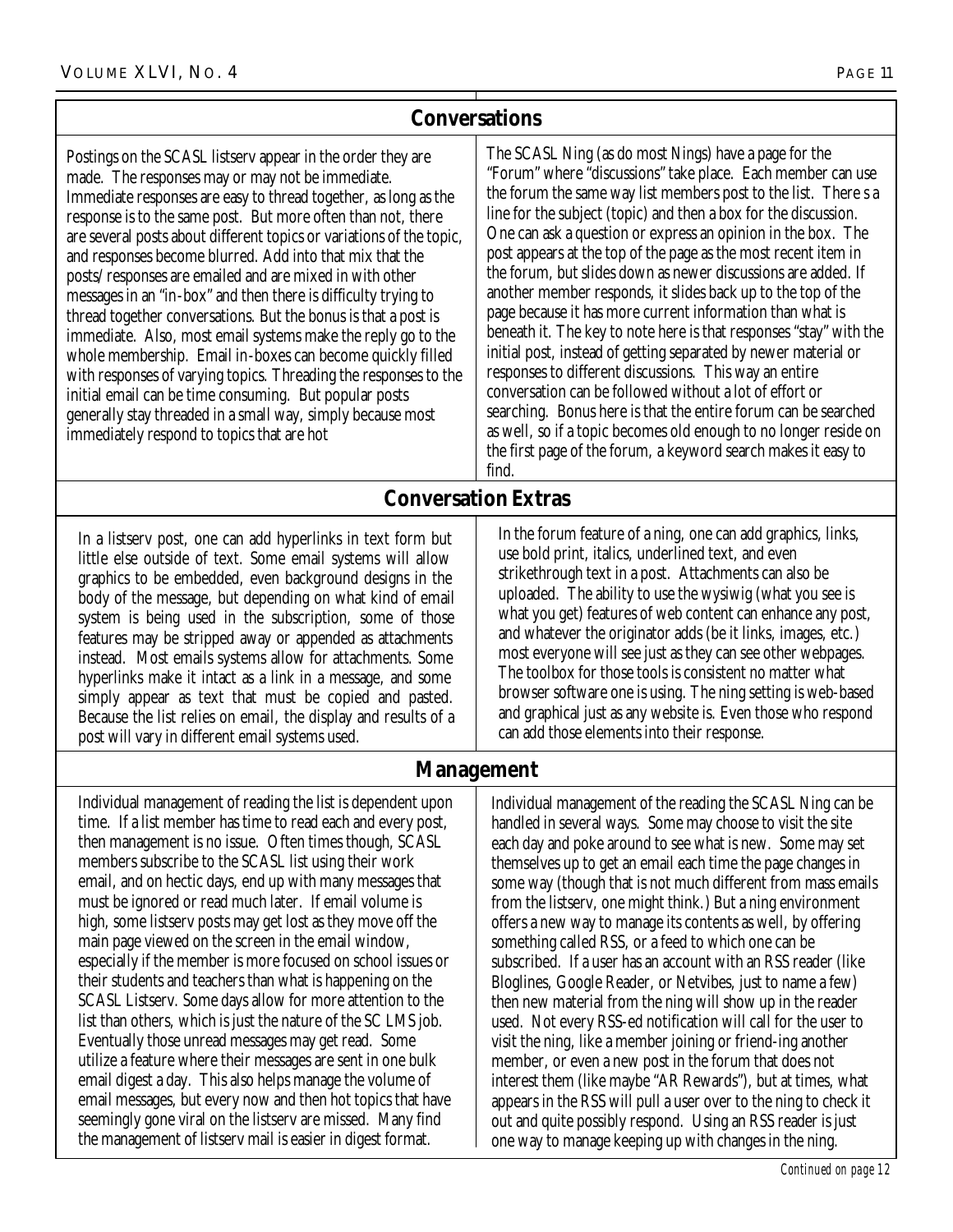*continued from page 11.*

| <b>SCASL List</b>                                                                                                                                                                                                                                                         | <b>SCASL Ning</b>                                                                                                                                                                                                                                                                                                                                                                                                                                                                                                                                                                       |  |
|---------------------------------------------------------------------------------------------------------------------------------------------------------------------------------------------------------------------------------------------------------------------------|-----------------------------------------------------------------------------------------------------------------------------------------------------------------------------------------------------------------------------------------------------------------------------------------------------------------------------------------------------------------------------------------------------------------------------------------------------------------------------------------------------------------------------------------------------------------------------------------|--|
| <b>Groups</b>                                                                                                                                                                                                                                                             |                                                                                                                                                                                                                                                                                                                                                                                                                                                                                                                                                                                         |  |
| The SCASL list can accommodate groups through the use of<br>subject line language. If a message is for high schools, then<br>using the term "TARGET: High School" before the actual<br>subject will tell members that it may only be of interest to high<br>school LMS's. | The SCASL Ning has a place for any member to create groups<br>of like-minded people. Each group has its own discussion fo-<br>rum, and any member can join any (even all) groups. At the<br>time of publication the SCASL Ning has the following groups:<br>High School Media<br>Middle School Media<br>YA Literature<br><b>Reading Challenges</b><br><b>SCASL Technology Committee</b><br><b>School Technology Contacts</b><br>Eventually some groups may be changed over to controlled<br>(meaning one must request membership) but at this time they<br>are all open for membership. |  |

## **High School Confidential By Pamela Williams**

Last spring when I decided to make the leap from elementary school to high school I was met with a chorus of "Have you lost your mind?" from my former coworkers. Almost everyone I spoke with thought I was crazy to make such a drastic change. Why? you may ask. Well, let's see: I was pregnant with my first child and would be on maternity leave when the new school year started, the media center I was moving to was about to undergo a major renovation, not to the mention the fact that all of my previous teaching and media center experience was on the elementary level. The naysayers had all kinds of things to scare me with: "'By Christmas, you will be running back to elementary;" "High school students don't visit the library;" "Aren't you afraid of the gangs?" Despite all of the flack I took I was determined to forge ahead. Ignoring the little butterflies in my stomach I would answer back "Change is good. Change helps you grow." Now I just had to prove it. Well, I am happy to say that the first half of the school year is over, Christmas has arrived, and I have not gone running and screaming back to my former elementary school!

The transition to high school has not been easy, but I have learned many lessons along the way. I don't know how long it took for me to stop putting the date due cards in the back of the books before they were checked out, thus not letting my high priced security system do its job. I also caught on to the popularity of proxy servers to access those places that the filters won't let students go, the art of forged hallway passes, the duplicitous act of talking on a cell phone while strolling between the book stacks, and how to tactfully explain why Zane is not appropriate for our media center collection. But, I have also been pleasantly surprised by what high school has taught me. Teenagers are not that different from my little knee huggers in elementary. They still want the attention of adults who care, they do worry about what we think, and they do take notice when we take the time to create a warm and inviting media center.

Regardless of the growing pains I endured moving to a different school, the headaches that came with renovation and construction, and the task of getting to know my new colleagues, I can honestly say I am happy with the change that I made. Let's face it, change is a scary and yet oddly exciting thing. It forced me to face my fears and deal with the challenges that came my way. So, I say if you are considering making a major transformation in your professional life, take a deep breath, let go of your fear, and prepare yourself for the new things that await you! In the words of Winston Churchill, "There is nothing wrong with change, if it is in the right direction."

Pamela Williams Columbia High School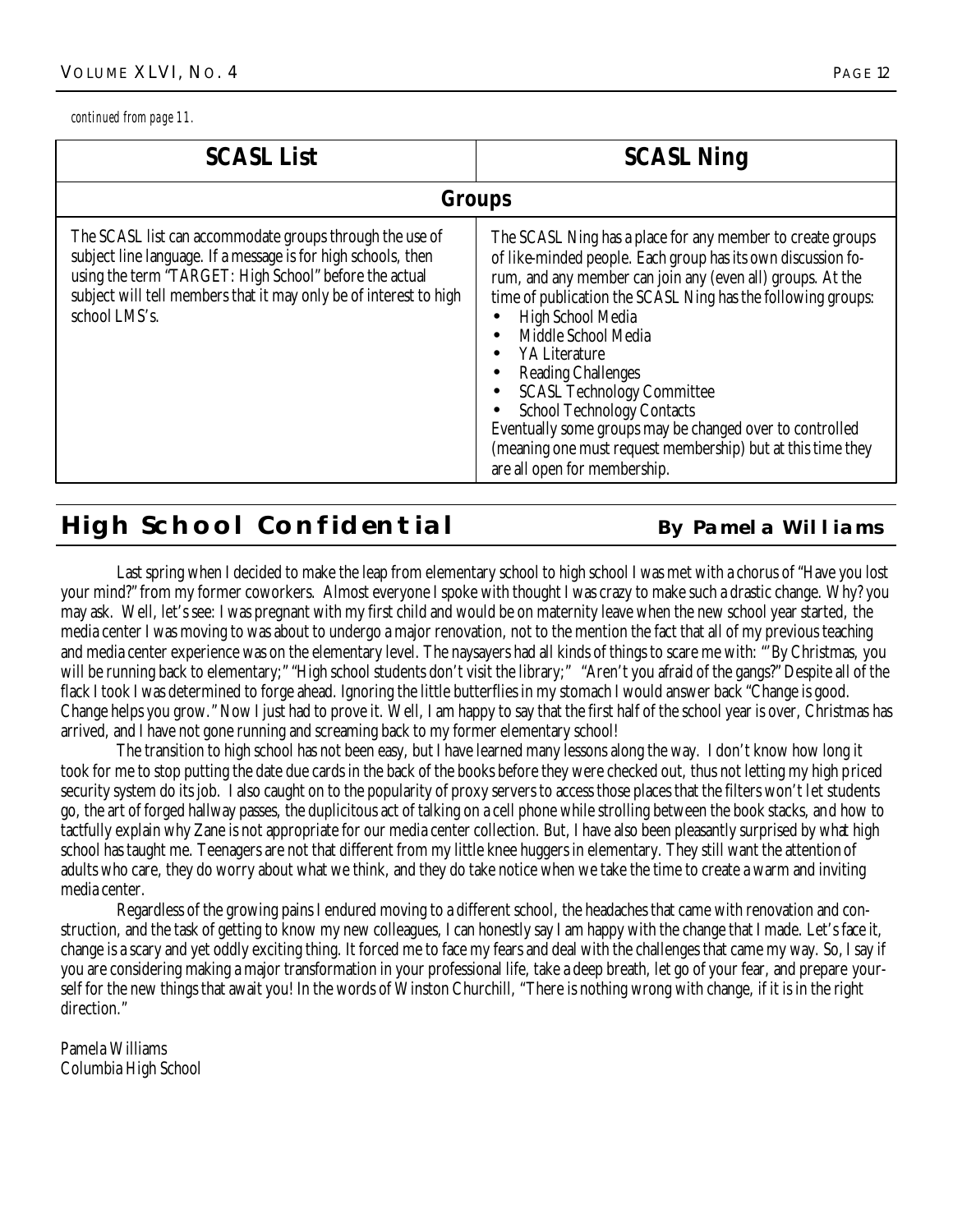## Let's Play: Gaming in the Media Center **By Liz Martin**

"SUP?" "PKing?" "PARTY ME!!!!!" "wanna p0wn?" "h4x0r!!!!" "f2p or p2p?" "u pvp or pve?" "SNIPED!" "good drops?" "NPC?" "W00T" "209 QP FTW" "N00B" "L33T" ……… XD

Familiar? Welcome to the world of gaming…computer and console gaming. While it may seem like GR33K to us at first, u quickly become accustomed to the vocab and syntax of gaming language.

The term "gaming" for some conjures images of slot machines and dens of iniquity. Console and MUD/MORP/MMORPG gaming is a far cry from that disturbing visual. While gaming as a recreational pastime has existed for decades, the advances in technology have created an unparalleled interest in and access to digital games.

When I refer to gaming, for the most part, I am referring to RPGs (role-playing games) which exist for console systems and online. What I am NOT referencing are the social network sites such as SL, IMVU, Lively, etc. These are not RPGs, online versions are known as MMORPGs (Massive Multiplayer Online Role Playing Game)

MMORPG's derived as a form of MMOG (Massively Multiplayer Online Game) which first appeared in late 1980's. What distinguishes MMORPGs from other categories of computer games is the ability for hundreds to thousands of players to connect via Internet to the game at the same within a persistent virtual environment in which the game continues even when players are not logged onto the site. MMORPGs derived from MUDs (Multi-User Domain) which historically were text-based virtual reality online games in which players write and read in order to interact with the gaming environment. The textual context forms the base of the role-playing for the characters. The first graphical MMOG (Massively Multiplayer Online Game) was Air Warrior which was developed by Kesmai and made available online in 1987. The debut of Ultima Online and Everquest popularized the MMORPG as a game format (Games).The opening of the Internet to developers in 1995 began a plethora of graphical online virtual reality games.

### **Steps to Start a School-Based Gaming Club**

- Talk to your district office/administration.
- Explain the rationale for the club.
- Develop a select list of games that have curriculum ties for your grades.
- Develop a parent letter/permission form.
- Our letter delineates the behavior expectations, the games allowed and consequences of violations. Parents must specify which games they are granting permission for their student to play.
- Have an interest meeting for students.

Below are the games we selected for our computer gaming club. Our gaming club meets weekly before school on Monday mornings. We also use the Wii once a month. Wii games include Wii Sports, Mario & Sonic at the Olympic Games, Are You Smarter Than a Fifth Grader, Big Brain Academy Wii Degree. Correlating standards for Runescape are shown as an example.

Runescape *www.runescape.com* SS 6-1.1-5; 6-2; 6-3.1-3; 6-4.1; 6-5.1; 7-1.6 Sci 6-2 Math 6-1; 6-3; 6-4 (clue scrolls) ELA 6-2; 6-3.1; 6-5; 7-2; 7-3.1; 7-5

| Age of War                       | www.maxgames.com/play/age-of-war.html |
|----------------------------------|---------------------------------------|
| Dragon Fable                     | www.dragonfable.com                   |
| MechQuest                        | www.mechquest.com                     |
| Adventure Quest www.battleon.com |                                       |
| BrainPOP                         | www.brainpop.com                      |
| Poptropica                       | www.poptropica.com                    |
| Webkinz                          | www.webkinz.com                       |
| Club Penguin                     | www.clubpenguin.com                   |
|                                  |                                       |

#### **Random Thoughts**

I am fascinated how in the online games, players will complete boring mundane task without complaint, and be excited about it. As an educator, I ponder how do we capture that enthusiasm and transfer it to school?

Remember the SCASL keynote conference of 2006 with Alan November. If I had to pinpoint one key concept to take away from that conference it would be that all students have a container in which they store information. If you teach students age 5 and up, one of those containers is gaming.

Find five of your best resources on World War II. Check them out, take them home. Beg, borrow or steal Call of Duty (COD, COD2, COD3, COD5 and the latest COD: World at War). Compare your most trusted print sources to the information on World War II that is presented in the introduction, the missions and the journal entries. One of the most critical aspects of gaming for us as educators to understand is the research that is behind the development of "games".

### **Resources**

Bonnie Nardi http://www.artifex.org/~bonnie/ BrainMeld http://www.brainmeld.org/ The Daedalus Project http://www.nickyee.com/daedalus/ Marc Prensky http://www.marcprensky.com/

Liz Martin Saluda Trail Middle lmartin@rock-hill.k12.sc.us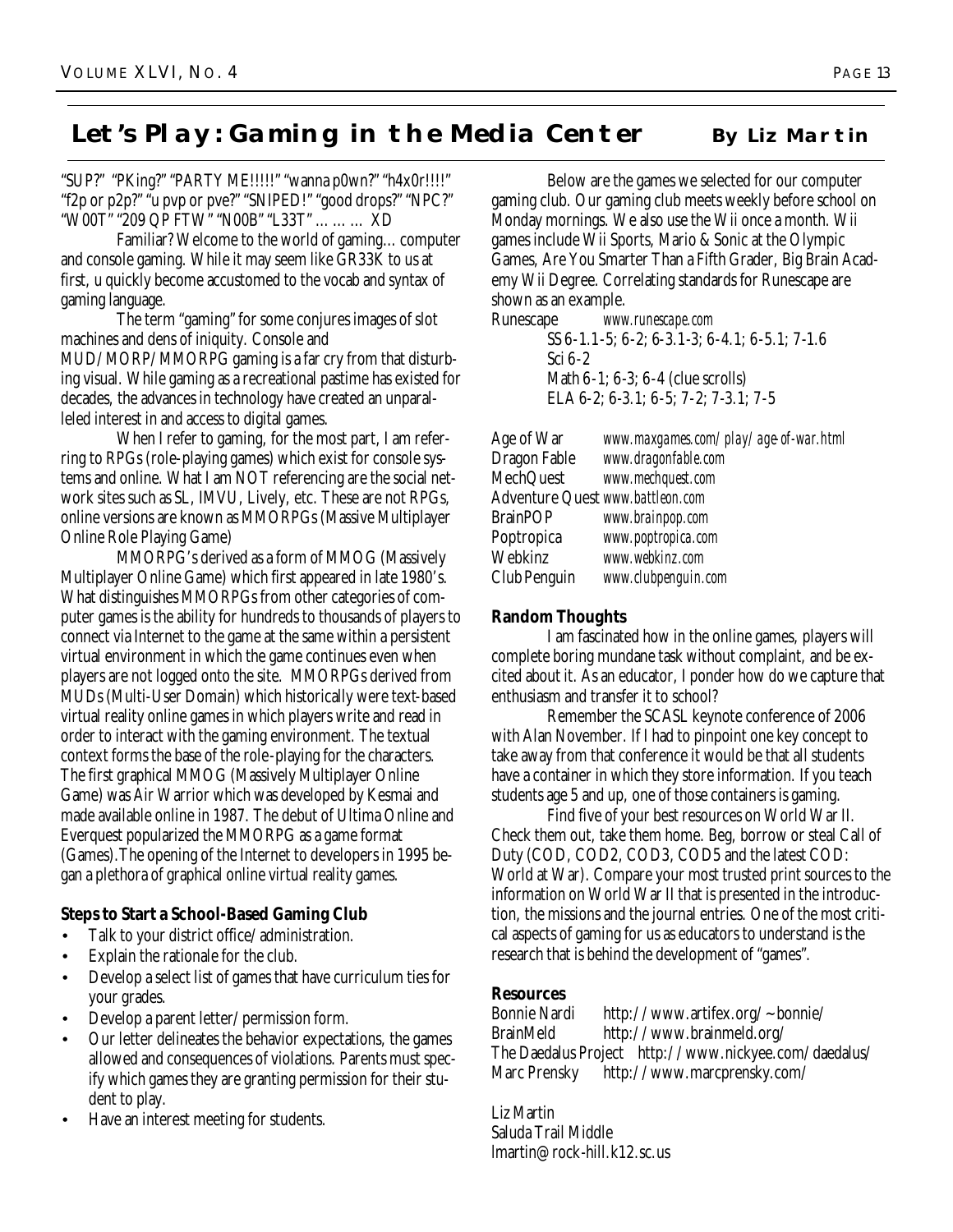## **Board Games In the Library** By Brenda Branson

When the move to bring in the games started, the big question was … which ones are the best for school use? This article is about "real" board games, not educational games. There's just something more exciting and more fun about a "real" game as opposed to one of the "educational" games. Our library has some duds and some real winners, but I've found that the most popular games are those that:

> Quick to play or… Played in rounds so players can come and go Easy to play Fun

Games are for playing and playing is fun! Fortunately, games also teach team building and cooperative learning skills. Games require serious decision making, risk taking, problem solving, and being aware of different cultures and environments. These are all real life skills and a fun way to reinforce them since kids love "play." Our library is all about getting our students into the library. Anything that will get kids in the library is worth the investment and the effort. We've sent out notices asking for donations of old games, used extra monies to pick up a game here or there and asked PTA to buy games. My husband has even purchased a few he doesn't know about! Our selection of games is small, but growing as parents donate more games and book fairs leave us with a few bucks. We use games during recess, early morning wait time, classroom reward time, Family Game Nights, and book fair open hours. The following list is what we currently provide, favorite games have an asterisk by them.

- \*\***Checkers**: Only two players can participate at a time but each game moves fast and students don't mind waiting their turn.
- **\*Chinese Checkers**: Several can play super easy and fast moving.
- **UpWords**: Vocabulary building, create words in three directions, stack letters on top of other letters.
- **Gobblet**: A strategy game plays in 5 to 20 minutes.
- \*\***Are You Smarter Than a 5th Grader:** Trivia, trivia, trivia – very popular.
- **Bookopoly**: Plays like Monopoly focuses on children's literature and you better be careful or you may be tossed out of the game and sent to *watch TV*.
- **Bananagrams:** A fast and fun word game can be played in as little as five minutes.
- \***Monopoly Express**: Participants learn the value of investing, bargaining, and management – much quicker than the original version.
- \*\***Clue**: Teaches problem solving, deduction, and reasoning skills as players attempt to solve a murder. (Fourth

& fifth graders do genre study and this is a hit with the mystery unit.)

- **Life**: Real life experiences including handling a mortgage, career, health and life insurance, and dealing with daily survival decisions.
- **Yahtzee:** A game of luck with the die, lots of opportunities to teach mathematical skills – there are lots of other good games emphasizing math skills such as chess, dominoes, cribbage, checkers, and backgammon.
- **\*\*Blokus**: Develops logic and spatial perception with tactical skills.
- \*\***Snorta**: Requires organizing information basic skill for all research and writing. (You gotta try this. A hoot. Bought it for my husband)
- **Labyrinth**: Players move through a maze in an attempt to reach a treasure. While the path appears straight, the walls move and shift, so getting there is a challenge. Teaches spatial relations and relies on some hand dexterity.
- **Memory Game**: This is the Spiderman version some interest, probably better with younger students.
- **Sequence-States and Capitals**: More in line with the "education" games and not really popular but played some.

It's not where I want to be, but it's a start … I've discovered a whole group of contemporary board games that have been converted to an "express" version. We hope to add some of these really soon. However, our next major game purchase will be *Settlers of Catan –* I've heard lots of great comments about this one.

For more information on games in the library, check out *Board Game Geek* at **:** *http://www.boardgamegeek.com/* which is a great site about all kinds of board games OR *Board Game Central* at *http://boardgamecentral.com/*, another excellent resource for board game information, rules, and software focused on traditional and family board games. If you need information on connecting board games to literacy skills, information skills, and curriculum standards, check out the *Library Gamer Blog* at *http://librarygamer.wordpress.com* - you'll find connections to standards, reviews of games and links to lots more information on board games. Also, the School Library System of Genesee Valley BOCES has developed a collection of games for use in school libraries – you can read about this at h*ttp://sls.gvboces.org/gaming/* 

Happy gaming! Brenda Branson Crowder's Creek Middle bransonb@clover.k12.sc.us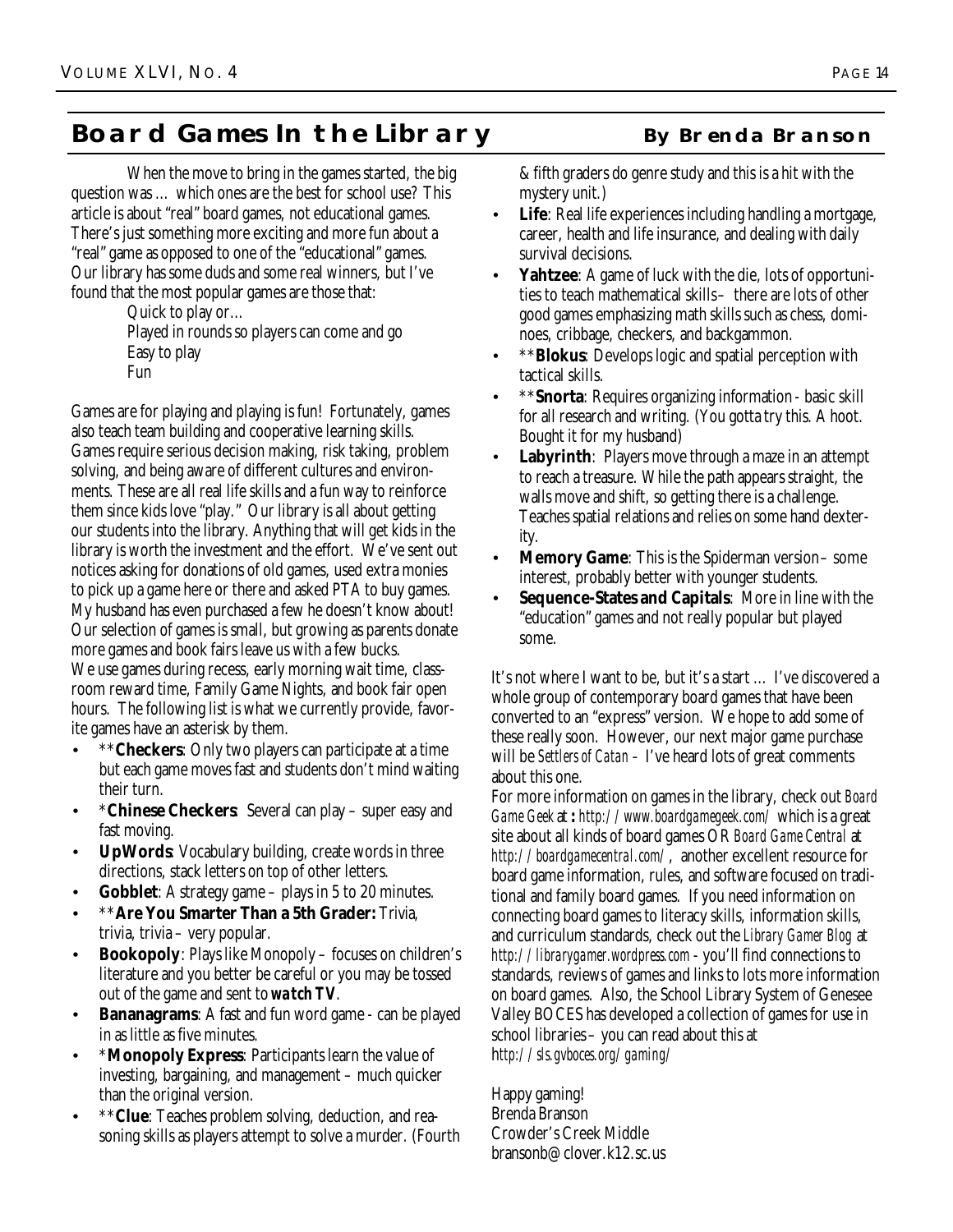## **Standards and Guidelines Committee Report By Suzanne Rhoten**

Are you confused about how the new AASL standards compare to *Information Power*; if so, maybe the following chart (courtesy of the staff of *School Library Media Activities Monthly*) will help clarify matters for you.

#### **LEARNERS USE SKILLS, RESOURCES, AND TOOLS TO: 1. INQUIRE, THINK CRITICALLY, AND GAIN KNOWLEDGE.**

1.1.1 Follow an inquiry-based process in seeking knowledge in curricular subjects, and make the real-world connection for using this process in own life. (1998: 1.5)

1.1.2 Use prior and background knowledge as context for new learning. (1998: 3.2)

1.1.3 Develop and refine a range of questions to frame the search for new understanding. (1998: 1.3)

1.1.4 Find, evaluate, and select appropriate sources to answer questions. (1998: 1.1, 1.4, 1.5, 2.4)

1.1.5 Evaluate information found in selected sources on the basis of accuracy, validity, appropriateness for needs,

importance, and social and cultural context. (1998: 1.2, 2.4) 1.1.6 Read, view, and listen for information presented in any format (e.g., textual, visual, media, digital) in order to make inferences and gather meaning. (1998: 1.4)

1.1.7 Make sense of information gathered from diverse sources by identifying misconceptions, main and supporting ideas, conflicting information, and point of view or bias. (1998: 1.2, 2.2, 2.3, 2.4, 7.1)

1.1.8 Demonstrate mastery of technology tools for accessing information and pursuing inquiry. (1998: 1.5)

1.1.9 Collaborate with others to broaden and deepen understanding. (1998: 9.3)

#### **2. DRAW CONCLUSIONS, MAKE INFORMED DECISIONS, APPLY KNOWLEDGE TO NEW SITUATIONS, AND CREATE NEW KNOWLEDGE.**

2.1.1 Continue an inquiry based research process by applying critical-thinking skills [ ] to information and knowledge in order to construct new understandings, draw conclusions, and create new knowledge. (1998: none)

2.1.2 Organize knowledge so that it is useful. (1998: none) 2.1.3 Use strategies to draw conclusions from information and apply knowledge to curricular areas, real-word situations, and further investigations. (1998: 5.2)

2.1.4 Use technology and other information tools to analyze and organize information. (1998: 9.1)

2.1.5 Collaborate with others to exchange ideas, develop new understanding, make decisions, and solve problems. (1998: 9.1, 9.3)

2.1.6 Use the writing process, media and visual literacy, and

technology skills to create products that express new understandings. (1998: 5.3, 6)

#### **3. SHARE KNOWLEDGE AND PARTICIPATE ETHICALLY AND PRODUCTIVELY AS MEMBERS OF OUR DEMOCRATIC SOCIETY.**

3.1.1 Conclude an inquiry-based research process by sharing new understandings and reflecting on the learning. (1998: none)

3.1.2 Participate and collaborate as members of a social and intellectual network of learners. (1998: 9.4)

3.1.3 Use writing and speaking skills to communicate new understanding effectively. (1998: 3.4, 5.3,6, 9.1)

3.1.4 Use technology and other information tools to organize and display knowledge and understanding in ways that others can view, use, and assess. (1998: 9.1)

3.1.5 Connect learning to community issues. (1998: none) 3.1.6 Use information and technology ethically and responsibly. (1998: 7.2, 8.1, 8.2, 8.3)

## **4. PURSUE PERSONAL AND AESTHETIC GROWTH.**

4.1.1 Read, view, and listen for pleasure and personal growth. (1998: 3.4, 4.1, 5.1)

4.1.2 Read widely and fluently to make connections with self, the world, and previous reading. (1998: 4.1, 5.1)

4.1.3 Respond to literature and creative expressions of ideas in various formats and genres. (1998: 7.1)

4.1.4 Seek information for personal learning in a variety of formats and genres. (1998: 4.1, 7.1)

4.1.5 Connect ides to own interests and previous knowledge and experience. (1998: 4.2)

4.1.6 Organize personal knowledge in a way that can be called upon easily. (1998: 3.4, 6)

4.1.7 Use social networks and information tools to gather and share information. (1998: 9.4)

4.1.8 Use creative and artistic formats to express personal learning. (1998: 4.2)

Permission to publish granted by the American Library Association to *School Library Media Activities Monthly* 24, no. 6, February 2008.

Still want to know more? Attend the session on Thursday, March 12 at the SCASL Conference in Greenville for a discussion of *Standards for the 21st Century Learner.*

Suzanne Rhoten, Chair Standards and Guidelines Committee serhoten@yahoo.com